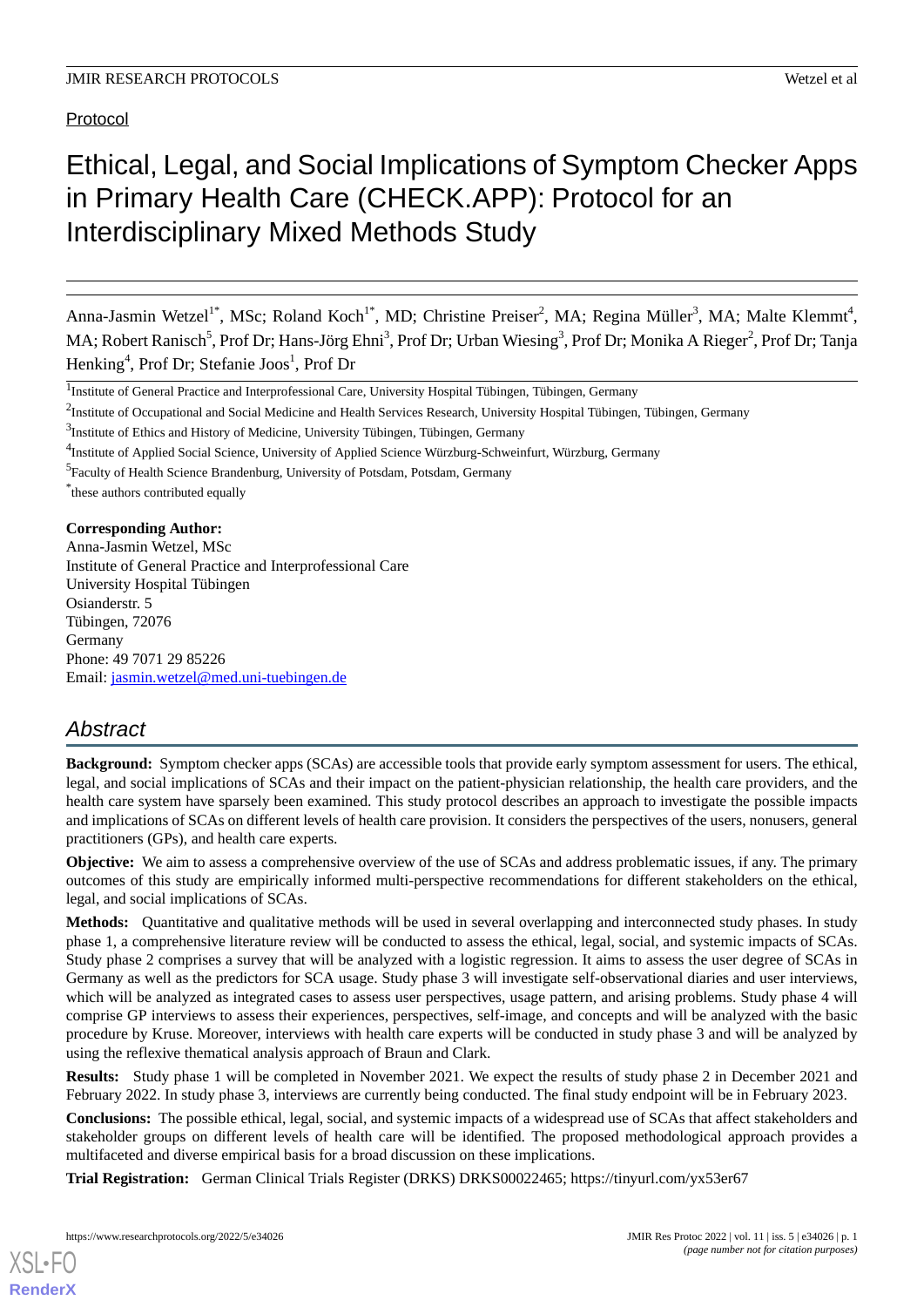(**JMIR Res Protoc 2022;11(5):e34026**) doi: [10.2196/34026](http://dx.doi.org/10.2196/34026)

#### **KEYWORDS**

symptom checker apps; self-diagnosis, self-triage, digitalization in primary care, general practitioners; symptom checker; app; mobile app; primary care

# *Introduction*

#### **Background**

The number of health-related software in consumer and research-oriented apps is increasing rapidly. Symptom Checker Apps (SCAs) are one example for health-related software that could have a major impact on health systems on all levels. SCAs process medical symptoms that users enter by applying algorithms and databases with medical information [[1\]](#page-7-0). Based on these symptoms, SCAs generate a list of probable causes and suggest medical follow-up actions (eg, wait at home, see a doctor, go to the emergency room). The Google Play Store already lists 249 apps (retrieved on March 24, 2021) for the key words "symptom checker" [\[2](#page-7-1)]. Some SCA manufacturers advertise that they have implemented artificial intelligence [[1](#page-7-0)[,3](#page-7-2),[4\]](#page-7-3) and big data as the basis of their apps. For example, as described by Richens et al [\[5](#page-7-4)], the SCA "Babylon" uses a causal machine learning approach based on a Bayesian approach combined with counterfactual inference. The presented algorithm achieved expert clinical accuracy for a test set of clinical vignettes [[1\]](#page-7-0). It, however, remains unclear how well it performs in real-life situations. Although there have already been strong claims from ethical research that emphasize the significance of criteria such as transparency, trustworthiness, agency, and responsibility for artificial intelligence–driven decision support systems such as SCAs [[6](#page-7-5)[-8](#page-8-0)], not all manufacturers using artificial intelligence consider these criteria, and it is mainly untransparent how user data are processed and algorithms are trained.

The regulation of SCAs varies in different countries. In some countries, SCAs are effectively unregulated (eg, Australia [\[9](#page-8-1)]); in others, SCAs are regulated but with a period of "enforcement discretion" without active regulatory (eg, US Food and Drug Administration [[10](#page-8-2)]). In the European Union, there is a transition between regulation through manufacturer "Declaration" of conformity to legislation toward a model of regulator audit of compliance with standards, including the formal reporting and evaluation of specified forms of clinical data and surveillance trends [[11\]](#page-8-3).

Symptom checkers are low-threshold tools that can be accessed with a suitable electronic device with internet access such as a smartphone and are available as apps or as browser versions. Users must be able to interact with technical devices and to interpret the SCA's output to utilize them properly. This could lead to a disadvantage of specific population groups, for example, older adults, people with disabilities [[12\]](#page-8-4), or people with limited economic resources [[13\]](#page-8-5). Some SCAs exclude specific user groups for symptom analysis, for example, pregnant women, children, older adults, and patients with specific comorbidities [[14\]](#page-8-6).

 $XSI - F($ **[RenderX](http://www.renderx.com/)** A recent study by Aboueid et al [\[15](#page-8-7)] investigated the intention to use symptom checkers for self-triage and revealed 5 profiles by using a latent class analysis: tech acceptors, tech rejectors, skeptics, unsure acceptors, and tech seekers. Tech seekers, which were described as participants who have positive perspectives related to SCA functionality and artificial intelligence but do not perceive to have access to the technology, showed the highest odds to use SCAs. However, the sample investigated only students aged between 18 and 34 years [\[15](#page-8-7)].

Although some users found that SCAs are useful tools for self-diagnosis and even reported positive health effects [[16\]](#page-8-8), other users had problems providing and interpreting concrete information on symptom time patterns or severity [[17\]](#page-8-9).

SCAs recommend actions and probable causes for the entered symptoms through their output if the output is incongruent with the users' experience or if expectation discrepancies arise [\[18](#page-8-10)] and may initiate unnecessary health care–seeking behavior [\[19](#page-8-11)].

In terms of their medical value and validity, commercially available SCAs still have problems with accurate triage (determining a user's medical condition based on their input and recommending the optimal health-related actions for the user). Several studies showed that SCAs often suggested risk-averse action recommendations [\[20](#page-8-12)-[22\]](#page-8-13). SCA diagnostic and triage accuracy is still limited and was even less reliable in nonurgent scenarios, which are common in primary care [\[20](#page-8-12)[,23](#page-8-14)]. A recently published study compared the performance of SCAs (n=8) with the performance of telephone consultation with the general practitioner (GP)  $(n=7)$  by using case vignettes  $(n=100)$ . GPs outperformed SCAs on all assessed outcomes (accuracy, condition suggestion, appropriateness, and safety of urgency advice). The comparison was limited to telephone consultations and did not comprise direct patient-physician contact. Another recent study compared the performance of SCAs to that of medical laypersons using clinical vignettes and found that most laypersons outperformed the majority of SCAs, even though SCAs detected emergency cases more reliably than the laypersons [\[23](#page-8-14)].

In high-performing health care systems, inaccurate triage can cause preventable costs and increase the risk of unnecessary procedures that could lead to avoidable risks for patient's safety [[3](#page-7-2)[,24](#page-8-15)]. However, in structurally weak regions with restricted access to medical care, SCAs can provide a first-line assessment that otherwise would not be available [[25\]](#page-8-16).

In summary, the potential risks of the use of SCAs (exclusion of users, stress, and induction of health-seeking behavior) contrast the advertised opportunities of SCAs such as patient empowerment and better health care for underserved regions. There is a substantial gap in the literature concerning the effect of SCAs on different health care systems, different levels of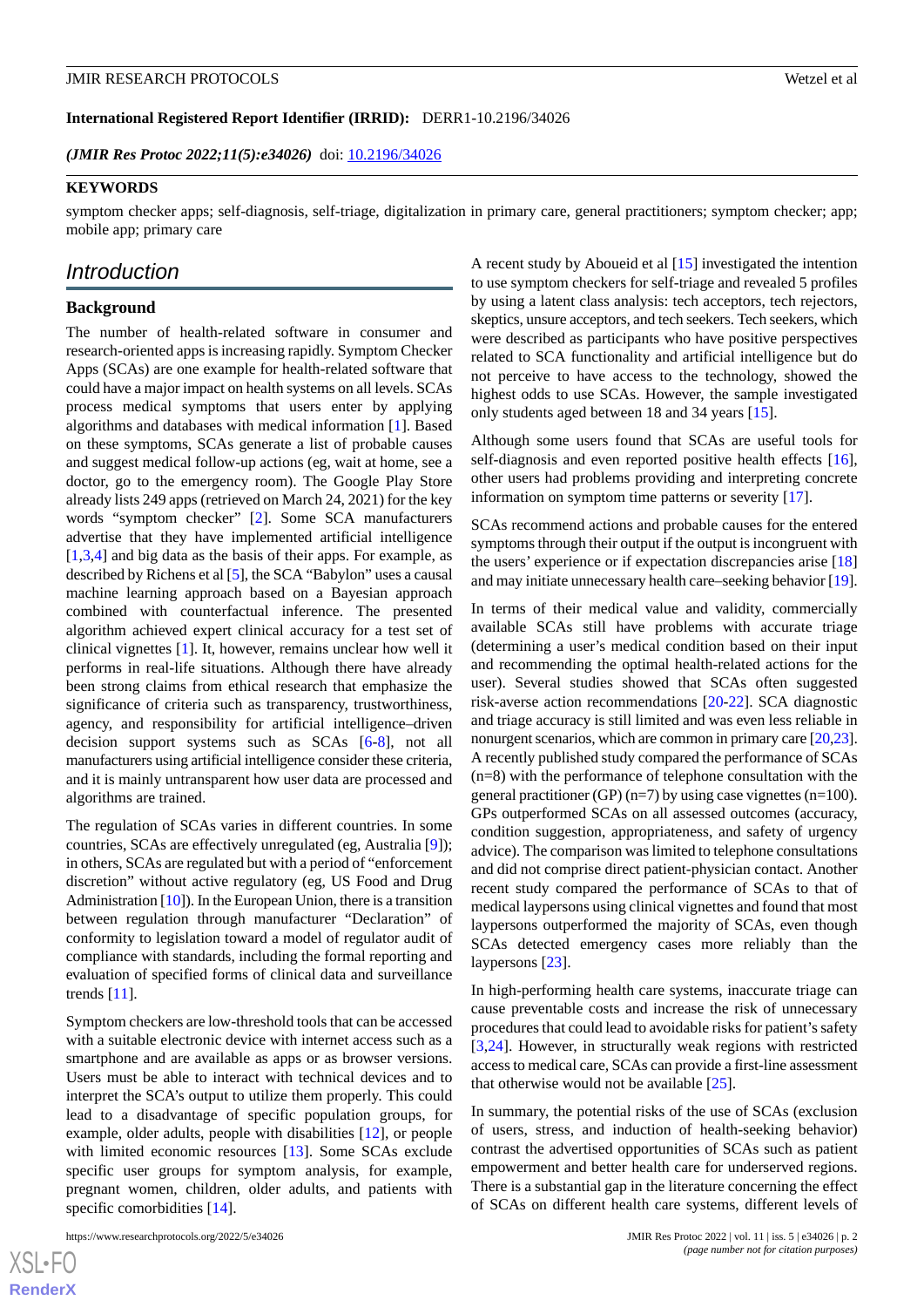health care (microlevel, mesolevel, and macrolevel [[26\]](#page-8-17)) within these systems, and the system's different participants (users, nonusers, and health care providers). If SCAs become more widely used, their ethical, legal, social, and systemic impacts on these levels and participants must be better understood despite complex interactions and methodological challenges. In this study, we aim to clarify the ethical, legal, social, and systemic impacts of SCAs on users, nonusers, GPs, the primary health care systems, and their work by means of an independent, empirical, integrated multi-perspective, and multidisciplinary discussion.

# **Objectives**

Owing to the lack of systematic research of SCAs in primary health care, the recent study uses an explorative hypothesis-generating approach in which the abovementioned discussion is informed by 4 foci of interest and the study aims, as stated in the following section.

# *Focus 1: Ethical, Legal, and Social Issues of SCA Use*

We aim to identify the ethical, social, and legal subjects in the recent scientific literature on SCAs (eg, usage linked to inequities in health care, patient autonomy, modification of role concepts and agency).

# *Focus 2: SCA Epidemiology, Users, Nonusers, and Predictors of Use*

Our results will contribute to describing the user group and nonuser group of SCAs in more detail. The degree of use of SCAs in Germany will be derived, and predictors for SCA use will be identified. Moreover, vulnerable groups that might be disadvantaged through the implementation of SCAs will be described.

# *Focus 3: Patterns and Impact of SCA Use and the User Level*

As a goal for the users'perspective, a comprehensive description of SCA use will be derived. This will comprise the assessment of requirements that are fulfilled or unfulfilled by SCA use. Additionally, we aim to identify the possible risks associated with SCA use and assess how users handle SCA information and action recommendations. SCA effects on user agency, health and eHealth literacy, well-being, and self-care will also be observed.

# *Focus 4: Impact of SCA Use on Health Care Systems and Health Care Workers*

We will specially focus on considering the impact of SCAs from a health system perspective by assessing the following: changes in the patient-physician relationship, strategies of handling preinformed patients, changes in the role concept of physicians and requirements of GP, as well as potential psychosocial risks and demands and perceived work stress resulting from these changes.

# *Methods*

# **Study Design**

This study's areas of focus and corresponding study phases will be conducted by multidisciplinary partners from the areas of social medicine, ethics and medical history, legal studies, general practice, sociology, occupational health medicine, and health services research. We will investigate SCAs that offer self-triage and action recommendations for medical laypersons. The project partners will co-develop study materials, subsequently discuss results, and conduct method workshops throughout the 3 years. During the final study year, a series of workshops will include participants of the preceding study parts. This workshop series during the final year is led by a social scientist with comprehensive experience of working in cross-disciplinary research and holding method workshops. The workshops will also serve as internal quality control and monitoring. An advisory board is continually informed about the progress and the results of the study phases. Members of the advisory board will be recruited from different contexts and disciplines. The advisory board will meet annually to give feedback on the research process, preliminary results, and the dissemination of the latter.

# **Ethical Considerations**

The German Federal Ministry of Education and Research funds the project for 3 years (Grant 01GP1907A). Ethical approval for this study was obtained from the ethics committee of the University of Tübingen (ID: 464/2020BO). This study will be conducted in accordance with the Declaration of Helsinki. Study participants will be informed thoroughly about the study and their rights, and written informed consent will be obtained from all study participants. Other research ethics requirements such as data protection will be diligently considered. The general study design and the involved research partners are outlined in [Figure 1](#page-3-0).

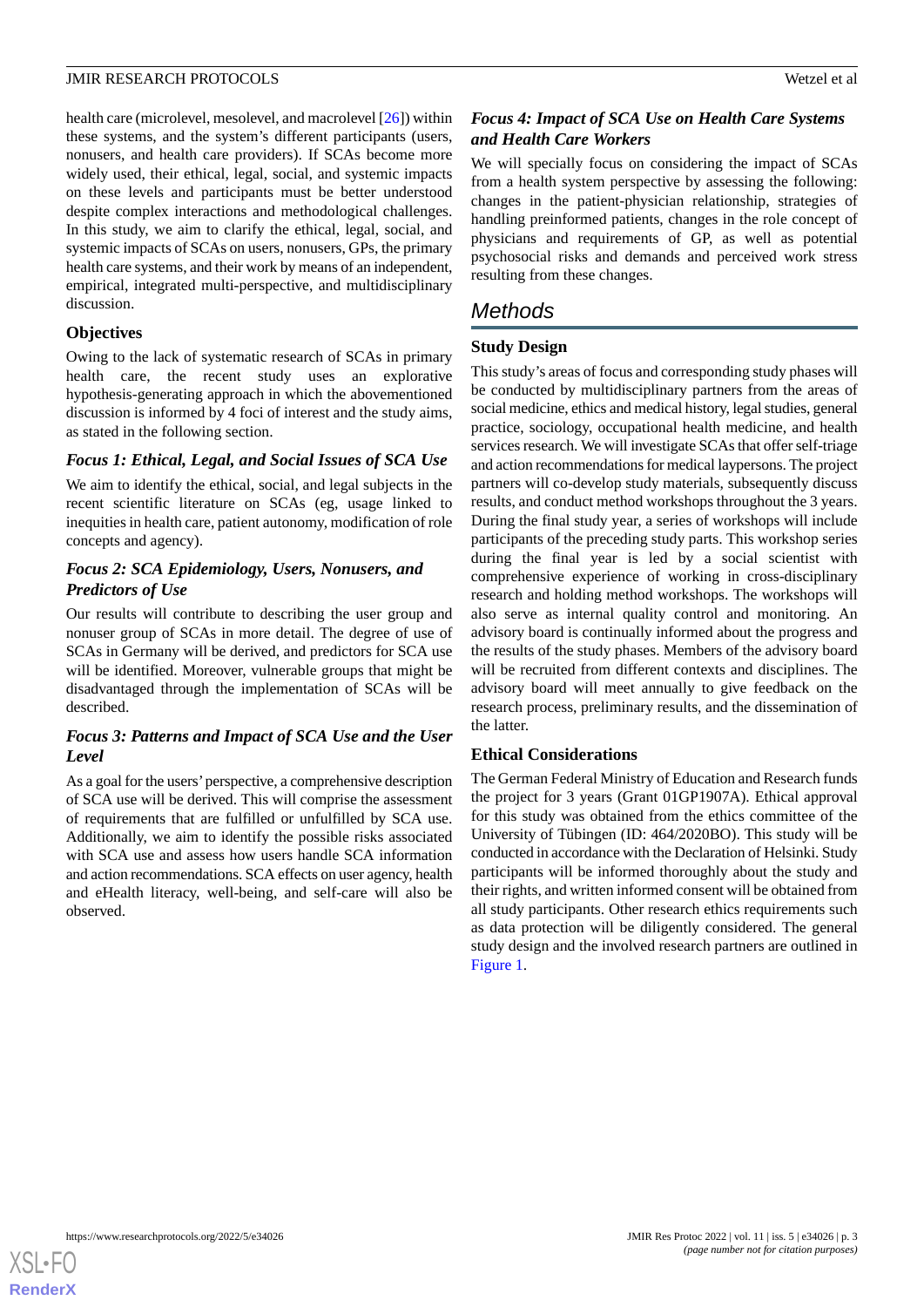<span id="page-3-0"></span>**Figure 1.** Overview of the study design, research partners and analysis methods. IEHM: Institute of Ethics and History of Medicine, University Tübingen, IGP: Institute of General Practice and Interprofessional Care, University Hospital Tübingen, IOSM: Institute of Occupational and Social Medicine and Health Services Research, University Hospital Tübingen, FHWS: University of Applied Sciences Würzburg-Schweinfurt, SCA: Symptom Checker App.



# **Study Course**

Four main data sources will be considered, each representing a specific stakeholder group of SCAs: representative sample of the German population (divided into SCA user and nonuser), GP, and health care experts. We define SCA users as participants that have used SCAs at least once, and nonusers are participants who never used SCAs. Data collection and analysis methods will comprise qualitative and quantitative approaches.

The different methods are applied to the data sources in 4 interconnected study phases, each representing one of the four main foci of interest of the study: a literature review (study phase 1, lead: Institute of Ethics and History of Medicine, University Tübingen [IEHM], Institute of Applied Social Science, University of Applied Science Würzburg-Schweinfurt), a representative survey of SCA user and SCA nonuser (study phase 2, lead: Institute of General Practice and Interprofessional Care, University Hospital Tübingen [IGP]), an SCA user diary-based self-observation combined with individual semistructured interviews (study phase 3, lead: IEHM), and lastly, single semistructured interviews with GPs and health care experts (study phase 4, lead: Institute of Occupational and Social Medicine and Health Services Research, University Hospital Tübingen [IOSM] for GP interviews, lead: IGP for health care experts interviews). For this study protocol, we will follow the Good Reporting of A Mixed Methods Study (GRAMMS) [\[27](#page-8-18)] checklist. Preferred Reporting Items for Systematic reviews and Meta-Analyses extension for Scoping Reviews (PRISMA-ScR) [\[28](#page-8-19),[29\]](#page-8-20), STROBE (STrengthening the Reporting of OBservational studies in Epidemiology) [[30\]](#page-9-0), SRQR (Standards for Reporting Qualitative Research) [[31\]](#page-9-1), and GRAMMS [[28\]](#page-8-19) checklists will be applied during the project process. The PRISMA-ScR, STROBE, and SRQR guidelines

 $XS$  • F( **[RenderX](http://www.renderx.com/)** will be applied on specific study phases. The GRAMMS [\[28](#page-8-19)] guideline will be used in the context of mixed methods approaches and in the integration of results. In the following sections, the 4 study phases and their connections are described in detail.

#### **Study Phase 1: Literature Review**

The first study phase will comprise a comprehensive literature review that will assess the existing research on SCAs and their impact on primary care. The aim of this study phase is to gain a clearer picture of the state of science of SCAs, considering the ethical, legal, social, and systemic (eg, risks, potentials) impacts of SCAs. A literature search, oriented on scoping review (ScR) methodology, will be conducted and reported according to the PRISMA-ScR statement [[28](#page-8-19)[,29](#page-8-20)]. In recent years, the ScR methodology has been adopted and further developed for the field of bioethics, which is characterized by normative research questions. When analyzing argumentative literature, adjustments need to be made to the "classic" ScR methodology [[32-](#page-9-2)[34\]](#page-9-3). Key terms will be defined for the search strategy regarding the research questions, and databases covering the relevant dimensions (biomedical, ethical, social, and legal) are selected (Web of Science, PubMed [Medline], Belit/Ethmed, ProQuest, SowiPort, GESIS, Philpapers, Juris, BeckOnline, etc). The inclusion criteria comprise either the mention of an ethical, legal, or social issue or a combination of this terms related to SCAs as a digital or mobile app, targeting medical laypersons that support the assessment of symptoms and self-triage or one of both aspects. Apps for health care professionals or other experts, as well as SCAs, which focus on a single health condition or certain groups of diseases were excluded. To present the full spectrum of ethical, legal, social, and systemic impacts literature relevant to the review question, not only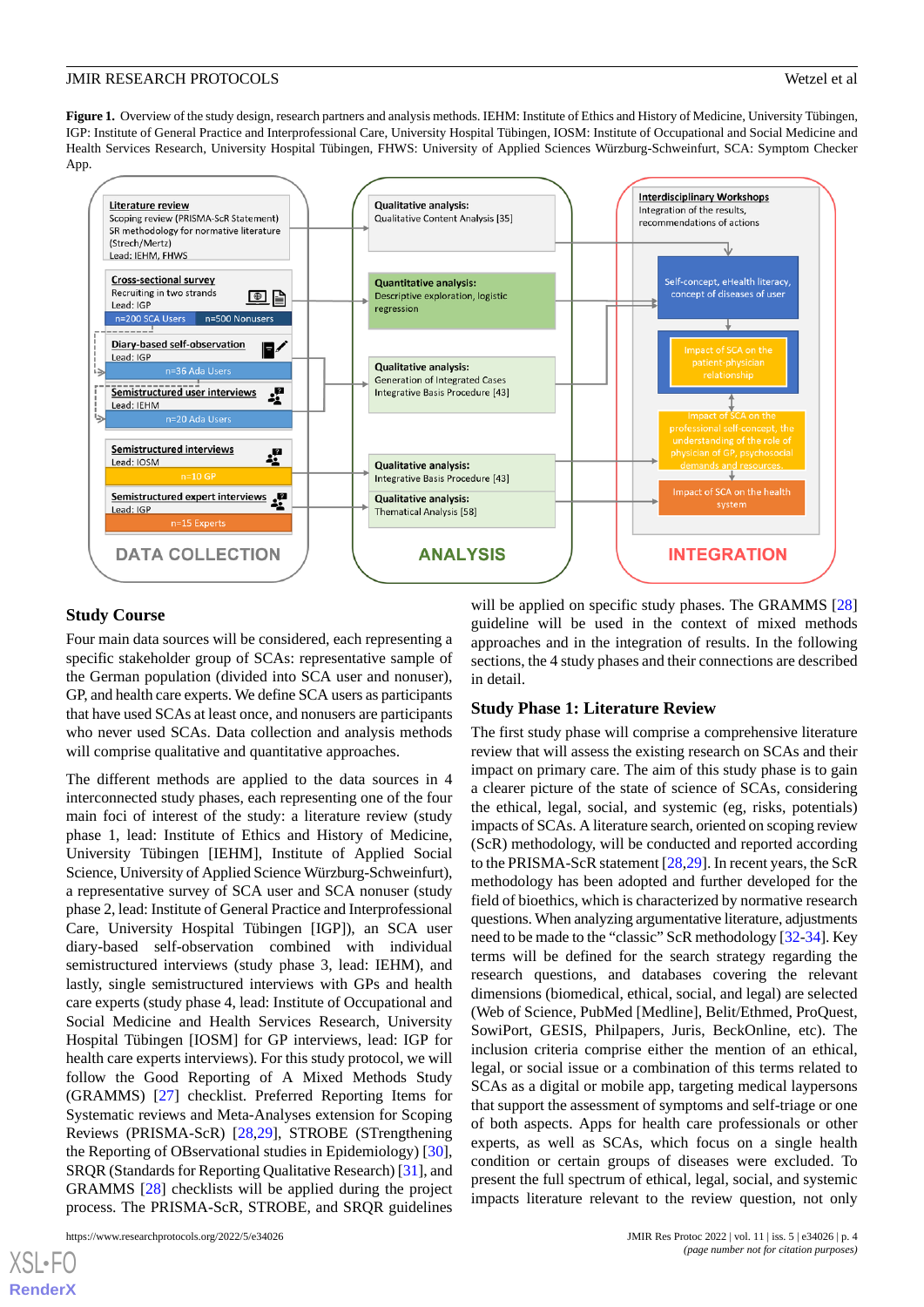argument-based but also empirical literature was included. Publications on SCAs that were written in English or German and published until 2020 were included in the review. Journal articles, contributions to anthologies, reports, case series, letters to editors, opinions, commentaries, and conference papers were also included; web-based blogs have not been considered. Three researchers screened the identified literature via hand and database search and discarded publications not meeting the inclusion criteria. Publications were analyzed by 2 authors using the method of qualitative content analysis proposed by Kuckartz [[35\]](#page-9-4).

# **Study Phase 2: Cross-sectional Survey of SCA Users and SCA Nonusers**

#### *Structure*

A survey will be used in a case-control design. The questionnaire was piloted with 5 participants and will take approximately 15-25 minutes for participants to complete. The survey will comprise different evaluated scales (for further details, see [Multimedia Appendix 1](#page-7-6)) and sociodemographic variables as well as specific questions to the usage of SCAs. This study phase will be conducted and reported according to the STROBE statement [[30\]](#page-9-0). Owing to the limited amount of literature on SCA users and nonusers, pilot interviews with 2 SCA users and 1 SCA expert will be conducted to ensure a meaningful concept selection for the survey. Simultaneously, concepts will be derived from existing literature that is connected to the use of health apps and could reveal the potential characteristics of the user group such as eHealth Literacy [[36\]](#page-9-5), personality [\[37](#page-9-6),[38\]](#page-9-7), hypochondria [\[39](#page-9-8)], self-efficacy [[40](#page-9-9)[,41](#page-9-10)], and need for cognition [[42\]](#page-9-11). Affinity for technology [[43\]](#page-9-12), satisfaction with the GP [\[44\]](#page-9-13), and overall life satisfaction [[45\]](#page-9-14) will also be considered. Moreover, we will assess the perceived usefulness of SCAs and requirements for SCAs in open-ended questions of the survey since this might be a central aspect of acceptance of SCAs as the Technology Acceptance Model (TAM) induces. The TAM was already introduced by Davis [\[46](#page-9-15)] in 1989 and is based on the theory of reasonable action and the theory of planned behavior. The TAM (and its further expansions) is still one of the most prevailing models to examine factors affecting a users' acceptance of new technologies [\[47](#page-9-16)]. The model assumes a mediating function of perceived ease of use and usefulness in association with system characteristics and system usage [[47\]](#page-9-16).

#### *Sample and Recruitment*

The sampling process was conducted from November 2020 until the end of June 2021. A case-control design using 2 recruitment strands is planned. An a priori power analysis using PASS 2020 (v20.0.3, NCSS) revealed a sample size of 375 ( $\beta$ =.8,  $\alpha$ =.05, nuisance parameter=0.2; n<sub>user</sub>=188, n<sub>nonuser</sub>=188) for an odds ratio of 2.5. The targeted odds ratio corresponds to a small-to-medium effect of Cohen *d* [\[48](#page-9-17)] and was selected because we consider that this will be an effect size that contributes a meaningful explanation of variance in the logistic regression. As this study has an explorative character, we could not derive theory-driven assumptions for a multivariate logistic regression. Hence, we based the power analysis on a univariate logistic regression. We will use a univariate logistic regression

 $XS$ -FO **[RenderX](http://www.renderx.com/)** to identify meaningful predictors for the usage of SCAs and will moreover set up a multivariate model that includes all the identified predictors. Our multivariate model will be the first proposal and will need further research to confirm the univariate predictors in a multivariate model.

The sample will be composed of different recruiting strands to achieve a representative sample. In the first strand, German citizens will be contacted via mail to participate in the survey. The intended recipients will be representatively selected by an external partner  $(T + R$  Dialog Marketing and Acxiom). Further participants will be recruited via mailing lists of the University of Tübingen and the University Hospital of Tübingen, social media, and cooperating GP practices. After 3 months, the representativity of this sample will be checked. If the return rate is too low or if certain groups are not sufficiently represented, there will be additional recruiting via the proposed channels.

The second strand of the sampling process aims to integrate symptom checker users only. We expect only a small number of symptom checker users. To ensure a sample size of  $n_{user}=188$ , a targeted recruitment via social media advertisements and the social media channels of the University Hospital of Tübingen will be conducted.

Inclusion criteria in general are the ability to give consent and German language skills of at least B1 of the Common European Framework of References for Languages. Participants of the second recruitment strand can only be included if they have experience with SCAs.

#### *Analysis*

The level of use for SCAs, awareness of SCAs, and general interest in SCAs will be described using the first recruitment strand with descriptive statistics.

Following the case-control design, SCA users from the first and second recruiting strand will be matched with nonusers (matched controls) from the first recruitment strand. Significant predictors will be extracted with a logistic regression. A correction for multiple testing will be applied. The recent versions of SPSS (IBM) and R statistic (R Core Team) will be used for the analyses.

# **Study Phase 3: Diary-Based Self-observation Combined With Semistructured User Interviews**

# *Structure*

Study phase 3 investigates SCA users and their usage patterns and effects of SCAs on individuals. A specific SCA (Ada app) was chosen by the study team as an example since it is considered one of the most prevalent SCAs in Germany. Following web-based training, participants will engage in a diary-based self-observation. During the observation time of 6 weeks, participants will document their daily usage and nonusage of the Ada app. Next, individual semistructured user interviews are performed with the diary study participants. The interviews allow participants to reflect on values, concepts, and knowledge gaps. This allows a supplemental exploration of the experiences recorded in the diaries. The user interviews in this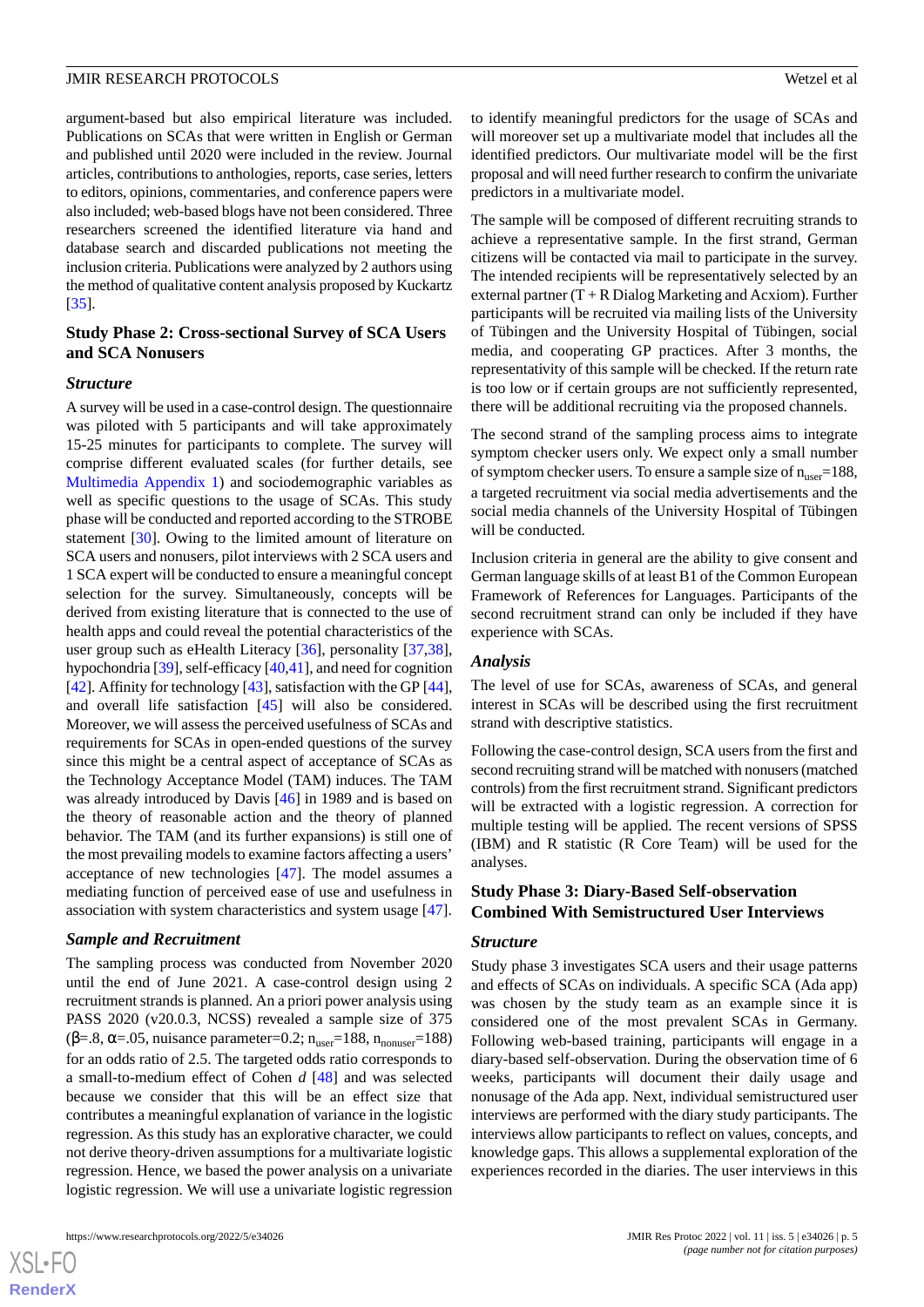study part will be conducted and reported according to SRQR statement [[31\]](#page-9-1).

# *Sample and Recruitment*

For this study phase, 50 Ada users will be recruited from the SCA user strand of phase 2 and, if needed, additionally via social media. Considering a dropout rate of 30%, a sample size of 36 is assumed. Of these participants, 15 will be recruited for single semistructured interviews using maximum variation sampling. Sampling will consider the content of the diary-based self-observation, usage behavior of the app, medical indication, and socioeconomic factors. Sample size calculations of the interview phases are based on the 5D model of *information power* by Malterud et al [\[49](#page-9-18)].

All participants will receive web-based training on the self-observation period. The diary will be used to document symptoms and events, as well as other expected influencing factors such as stress or quality of life. Furthermore, it will offer structured questions about the use of SCAs and enable the participants to write down their own reports or short "field notes." Thus, participants will record and describe their experience, and how they dealt with action recommendations, appearing problems, emotions, etc. These notes will be used as a basis for the following semistructured interviews. The interviews will be conducted via video call, audio-recorded, and transcribed verbatim by a researcher from the IGP and the IEHM. The users will receive financial compensation both for the interviews and the participation in the member check meeting described below.

# *Analysis*

The diary-based self-observation and the interview transcripts will be analyzed and integrated into cases. Triangulating the self-observation diary data with interview transcripts provides both prospective (longitudinal) and retrospective (narrative) insights. Quantitative results of the diaries (frequency of use, use of health care, symptoms, etc) will be considered as prospective observational outcomes and will be analyzed quantitatively. The user diaries give the opportunity to record detailed situational experiences—feelings and thoughts that probably cannot be remembered or recreated during an interview without them. However, the interviews will provide in-depth reports on values, concepts, gaps in knowledge, etc, that tend to remain invisible in the diaries. The qualitative analysis via Kruse's integrative basic procedure [\[43](#page-9-12)] will provide an overview of the recurring themes and patterns within each case as well as between cases. At the same time, it will allow a more holistic consideration of the data such as the analysis of semantics, grammatical structures, and metaphors to reveal latent meanings and the way users "make sense" of the app and derive meaning and understanding of the recorded events [[50\]](#page-9-19). The qualitative analysis of the study is supported by MaxQDA [[51\]](#page-9-20). A member check with participants of the interviews is planned, in which results of the cases are presented to study participants to enhance rigor.

The aim of the quantitative analysis is to identify meaningful predictors for the use of SCAs, taking the longitudinal data structure into account. A hierarchical model with 2 levels will be performed. Level two will comprise the daily measurements and will be nested in level one, which comprises the participants. The quantitative analysis of the diaries will be performed using a recent version of Microsoft Excel [[52\]](#page-9-21) and R Statistics (R Core Team).

# **Study Phase 4: Semistructured Interviews With GPs and Health Care Experts**

#### *Structure*

The fourth study phase investigates the possible effects of SCAs on health care delivery, health care providers (module A), and the health care system (module B). As primary care is most affected by patients' usage of SCAs, we will interview GPs in module A. We will gain more insights into patients' usage of SCAs and similar application results in potential psychosocial demands, resources, and perceived work-related stress [[53\]](#page-9-22), especially regarding workload, work content, work organization, and social environment [\[54](#page-9-23)]. Module B aims to deliver a multi-perspective view on possible effects of SCAs on the health care system. To fulfill this aim, we will conduct interviews with health care experts with different backgrounds to assess the state of science of SCAs in practice from a multi-perspective standpoint. Moreover, we aim to identify which potential experts see for the future use of SCAs and to derive quality criteria for SCAs. This study phase will be conducted and reported according to SRQR statement [[31\]](#page-9-1).

#### *Sample and Recruitment*

In module A, the sample will consist of 10 GPs in Germany. We aim to build a heterogeneous sample regarding the GP (age, gender, and race) and their practices (structure and location of the practice, main patient clientele, and availability of web-based services). Sample size calculations of the interview phases in modules A and B are based on the 5D model of *information power* by Malterud et al [[49\]](#page-9-18). An interview guide [[55\]](#page-9-24) will be developed, containing questions about preinformed patients and diagnosis in general, questions about SCAs, and similar apps with the example of the Ada app in particular. It will be developed by the IOSM and the help of feedback from the other project partners. The IOSM will apply various forms of sampling such as snowball sampling in the established networks of the IOSM and web-based research to ensure the stated heterogeneity of the sample. Two researchers of the IOSM will conduct the interviews mostly via video call due to the ongoing pandemic. The interviews are expected to last about 45 minutes and will be audio-recorded.

In module B, 10-15 experts on health care systems will be interviewed. Experts will be recruited consecutively and comprise politicians, information technology developers for medical software, patient advocates, representatives from jurisdiction, medical associations, and health insurances. We assume that 10-15 interviews will provide sufficient information power [\[49](#page-9-18)]. Each interview guide will be tailored to the respective expert. Possible topics are the implementation of SCAs, recent issues with SCA requirements, and how SCAs influence different players in health care. The interview guides will be developed by the team of the IGP with input from the other project partners. The experts will be contacted via already

 $XS$ -FO **[RenderX](http://www.renderx.com/)**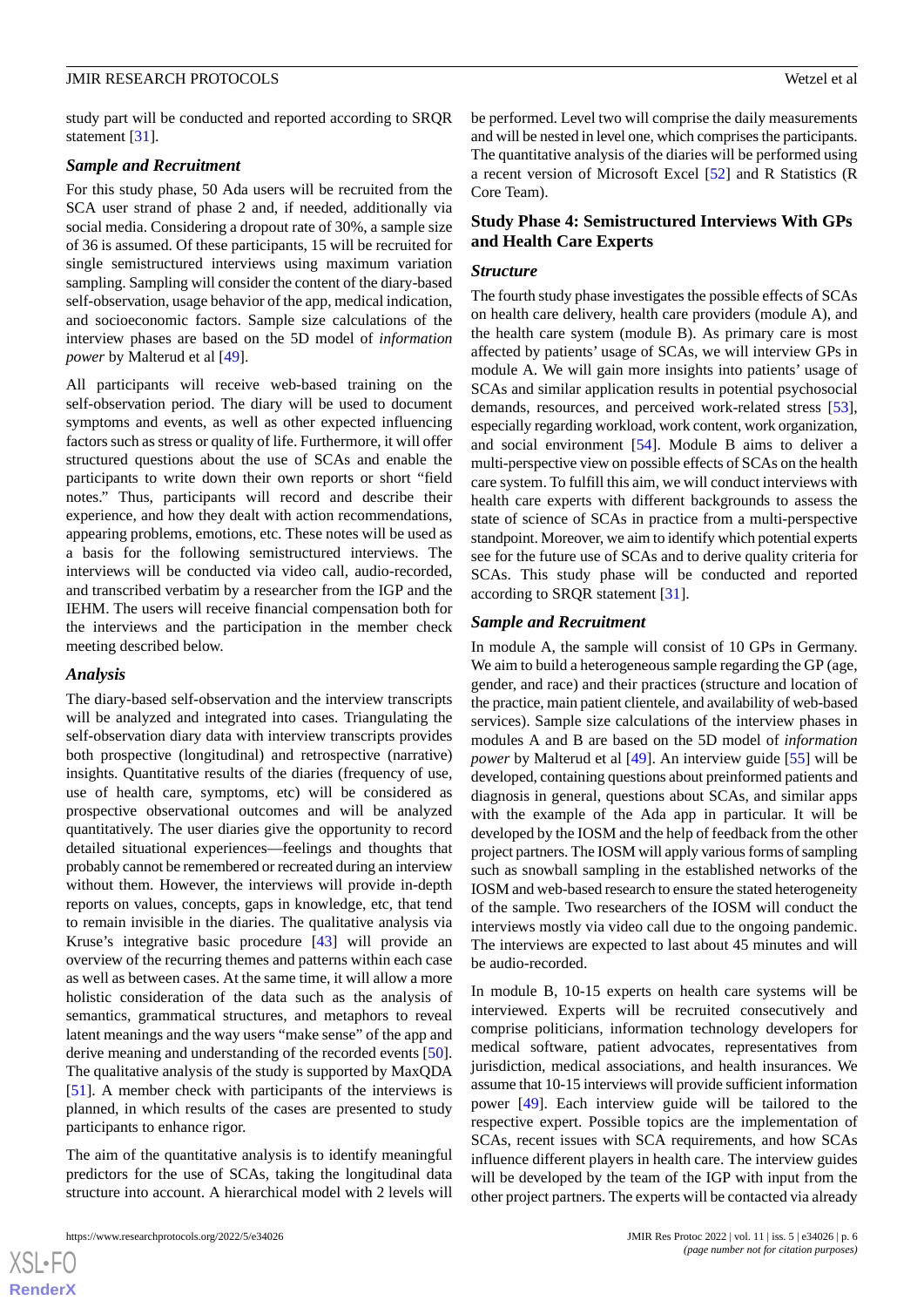existing research networks of the project partners. One researcher of the IGP will conduct the interviews mostly via video call. The interviews are planned to last about 45-90 minutes and will be audio recorded.

The expert interviews will provide an information background on the *status quo* of SCAs in health care as well as ideas for future developments. This background is important for the discussion of user experiences (Study phase 3) and for the patient-physician relationship (integrated study phases 3 and 4). All participants will receive financial compensation both for the interviews and the participation in the member check meeting.

#### *Analysis*

All interviews will be transcribed. In module A, the interviews will be analyzed with reflexive thematical analysis by Braun and Clark [\[56](#page-9-25)]. As already stated, this method is used to understand how interview participants "make sense" of their experiences. This allows insight into tacit changes in self-concepts, implicit values psychosocial demands and resources, and perceived work-related stress. Additionally, it allows to conduct an analysis of themes and content provided by the interview partners. The IOSM team will individually evaluate each interview and compare the interviews to analyze common patterns. To ensure quality control and richness of analysis, each interview will be analyzed by 2 researchers, and preliminary results will be continuously discussed with additional researchers from the joint project. The interviews in module B will be analyzed with reflexive thematical analysis by Braun and Clark [\[56](#page-9-25)], as we aim to collect and structure the overarching themes and their various dimensions. The same measures for quality control, as described in module A, will be applied. For additional quality control, a member check with interview participants of phase 4 is planned: preliminary results will be presented, and participants will be invited to give critical feedback, which will be integrated into the further analysis.

# *Results*

The project started in March 2020.

# **Study Phase 1: Literature Review**

The literature review on ethical, legal, social, and systemic impacts of SCAs was completed in December 2021 and will be published in 2022.

# **Study Phase 2: Cross-sectional Survey of SCA Users and SCA Nonusers**

The data collection for study phase 2 was finished in July 2021  $(n=1074)$ ; the publication of the results is planned for 2022.

# **Study Phase 3: Diary-Based Self-observation Combined With Semistructured User Interviews**

For study phase 3, data collection of the user diaries (n=48) was completed in October 2021, user interviews were conducted in February and March 2022, and publication of the results is planned for 2022.

# **Study Phase 4: Semistructured Interviews With GPs and Health Care Experts**

The recruitment of experts and GPs (study phase 4) is still ongoing and will be finished in 2022.

# *Discussion*

# **Principal Findings**

This protocol describes an interdisciplinary, mixed methods, multiphase research program to comprise the impact of SCAs on the 3 levels (microlevel, mesolevel, and macrolevel) of the health care system  $[26]$  $[26]$ . The main findings of the recent exploratory study will be an overview of the ethical, legal, social, and systemic impacts literature on SCAs, epidemiology data of SCAs (as degree of use in Germany, predictors for SCA usage considering user characteristics), requirements of SCA use from a user perspective, a description of SCA user behavior, and a comprehensive assessment of the perspective of GPs and health care experts on SCAs.

Digital health care innovations and their impact on the health care system is a prevailing topic in times of digitalization and the increasing demand of health care professionals such as GPs. In contrast to apps for specialists, user-accessible apps such as SCAs are an unknown variable in the development of health care delivery in the future. Conflicting claims of medical, ethical, and social advantages or disadvantages of SCAs characterize the current state of the debate. Apparently paradoxical effects, as undermining trust in the patient-physician relationship on the one hand, improved exchange on the other hand, may be coexisting or representing different perspectives in scenarios that require further description. The conflicting information about ethical, legal, social, and systemic impacts requires more empiric data to inform and deepen the debate [[57\]](#page-10-0).

Little is known about the psychosocial demands and resources of GPs in this context. SCAs are attributed to result in an overuse as well as in an underuse of health care resources. Finally, existing health inequalities may be improved or worsened by their impact. Based on an ScR of the ethical, social, and legal literature, the project will provide evidence, which of these contradicting assumptions is confirmed by the empirical study of the user experiences in the case study at hand. Using SCA as an example of consumer-oriented digital innovations, this study aims to research and integrate questions that are important for the general debate on digital transformation: what is known about the topic? How widespread is the phenomenon? How do users apply the innovation? How does that modulate their behavior and impact their health care usage? How do negotiations with health care providers play out? Which regulatory legislation is necessary? What are the implications for the physicians in particular and the health care system as a whole? However, only collecting data from 1 stakeholder's perspective without considering possible interactions will generate blind spots. Thus, the main challenge is to consider different stakeholders' perspectives, wants and needs, and to engage in a transparent debate on the current dynamic developments.



 $XS$ -FO **[RenderX](http://www.renderx.com/)**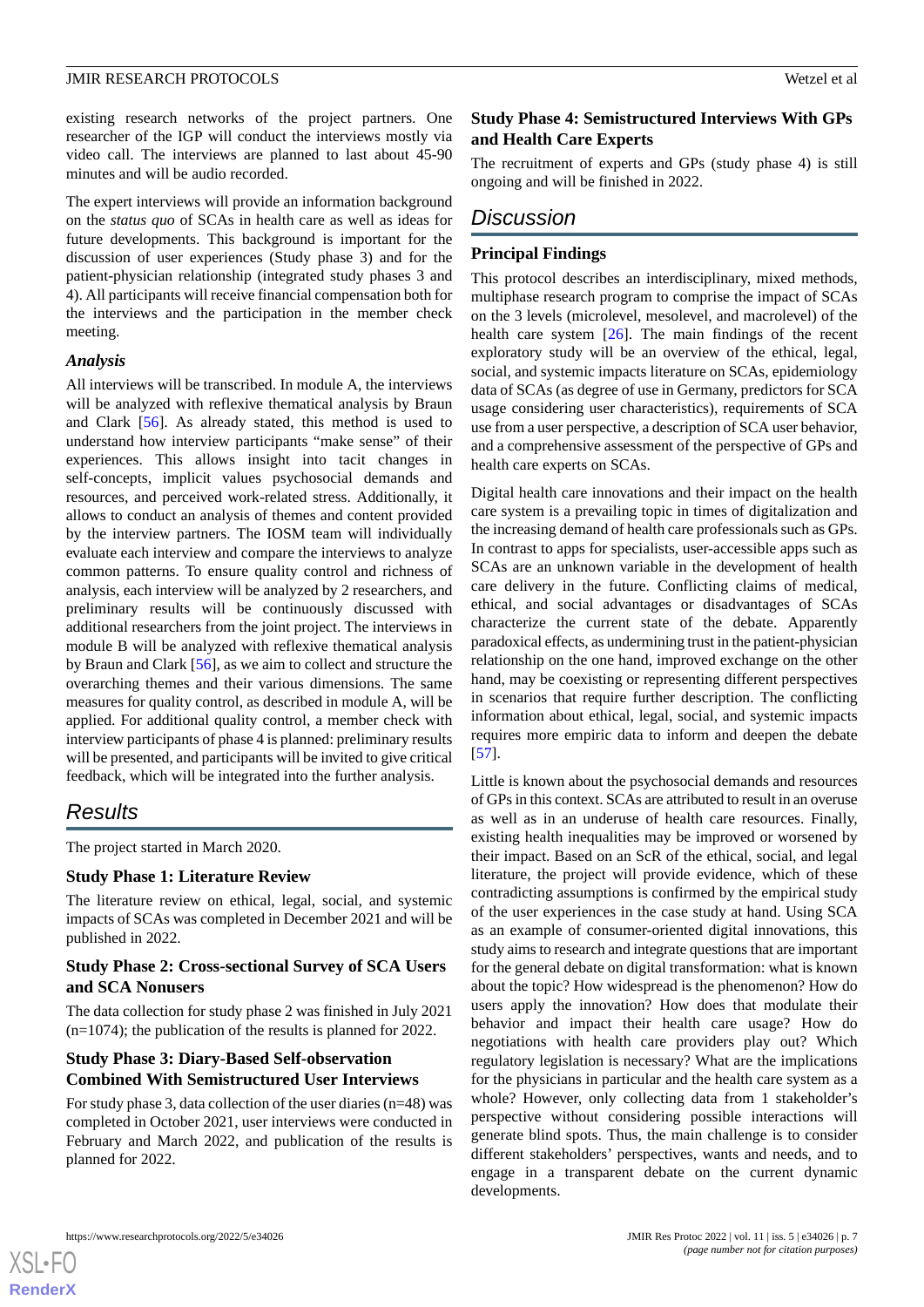#### **Strengths and Limitations**

The projects' concept integrates different data sources and methods from the very start. The multidisciplinary, multiphase design, and the methods and skills mix of the study partners create a scenario in which methodological strengths are complimentary and perspectives can be negotiated. For example, by limiting recruitment to a single SCA (the Ada app) in the qualitative study phases, we are able to focus the analysis [[49\]](#page-9-18). At the same time, through the representative survey, these qualitative results can be put in a broader context, which will contribute to implications for the health care system. Another strength is the immanent consideration of the user perspective by combining a survey, user diary, and user interviews. In integrating relevant perspectives and plotting study phases to converge in integrated workshops, we present an approach for integrated research in ethics, social, and health sciences. This is possible owing to the long-standing cooperation between all involved partners and previous positive experiences in common projects.

This research project also has limitations: we will not investigate how SCAs perform in terms of medical accuracy. Further, we will not be able to observe direct interaction of patients and physicians in the context of SCAs and see how SCAs influence the patient-physician relationship directly. Moreover, we assessed user and nonuser characteristics through subjective user rating rather than objective measurements (eg, overall health rating of participant). Lastly, we will not directly investigate the effect of SCAs on health care utilization. We will, however, assess parameters considering utilization reported by participants.

# **Conclusions**

This study offers an opportunity for multidisciplinary research: it considers different research perspectives and methodologies from ethics, legal, social, health care, and medical science and integrates them in 1 study process. We are confident that this will lead to new insights for the use of SCAs and digitalization in health care while providing a novel methodological approach for integrated research in health care digitalization.

# **Acknowledgments**

We thank Anne-Kristin Münch and Prof Dr Peter Martus for their advice. Further, we thank Marius Wetzel for the language check of the manuscript. The project proposal of the research project CHECK.APP has undergone an external peer review process before it was accepted for funding. The project is fully funded by the German Federal Ministry of Education and Research who have no role in the design of the study phases and will have no ruling during its execution, or in the analyses of the data, or in the decision to submit any results. This study protocol has not undergone peer review by the funding body. Contact information: Heinrich-Kronen-Straße 1, 43227 Bonn; contact person for CHECK.APP: Dr. Katja Hüttner; email: Katja.Huettner@dlr.de.

# **Authors' Contributions**

AJW and RK equally contributed to the manuscript draft and the writing process. RK, SJ, MAR, UW, HJE, CP, RR, and TH collaborated on the research proposal grant, study protocol, and study design. The authors' contributions to the design of the study phases and the editing of the corresponding phases in the manuscript were as follows: UW, RM, RR, HJE, TH, and MK contributed to study phase 1. AJW, SJ, and RK contributed to study phase 2. Phase 3 was collaboratively contributed to by RK, CP, MK, AJW, and RM. MAR and CP contributed to phase 4A; AJW, RK, and CP contributed to phase 4B. All authors collaborated on the editing of the manuscript draft. All authors approved the final version.

# <span id="page-7-6"></span>**Conflicts of Interest**

None declared.

# <span id="page-7-0"></span>**Multimedia Appendix 1**

<span id="page-7-1"></span>Evaluated scales that were used in the survey of study phase 2. [[PNG File , 77 KB-Multimedia Appendix 1](https://jmir.org/api/download?alt_name=resprot_v11i5e34026_app1.png&filename=95a41e7b1da21f492171556bbc61d56b.png)]

# <span id="page-7-2"></span>**References**

- <span id="page-7-3"></span>1. Richens JG, Lee CM, Johri S. Improving the accuracy of medical diagnosis with causal machine learning. Nat Commun 2020 Aug 11;11(1):3923 [[FREE Full text](https://doi.org/10.1038/s41467-020-17419-7)] [doi: [10.1038/s41467-020-17419-7\]](http://dx.doi.org/10.1038/s41467-020-17419-7) [Medline: [32782264](http://www.ncbi.nlm.nih.gov/entrez/query.fcgi?cmd=Retrieve&db=PubMed&list_uids=32782264&dopt=Abstract)]
- <span id="page-7-4"></span>2. Google Play Store. URL:<https://play.google.com/store?gl=DE> [accessed 2022-05-06]
- <span id="page-7-5"></span>3. Aboueid S, Liu RH, Desta BN, Chaurasia A, Ebrahim S. The Use of Artificially Intelligent Self-Diagnosing Digital Platforms by the General Public: Scoping Review. JMIR Med Inform 2019 May 01;7(2):e13445 [\[FREE Full text](https://medinform.jmir.org/2019/2/e13445/)] [doi: [10.2196/13445](http://dx.doi.org/10.2196/13445)] [Medline: [31042151](http://www.ncbi.nlm.nih.gov/entrez/query.fcgi?cmd=Retrieve&db=PubMed&list_uids=31042151&dopt=Abstract)]
- 4. TK legt Kooperation mit Ada Health auf Eis. Aerztezeitung. 2019. URL: [https://www.aerztezeitung.de/Wirtschaft/](https://www.aerztezeitung.de/Wirtschaft/TK-legt-Kooperation-mit-Ada-Health-auf-Eis-404721.html) [TK-legt-Kooperation-mit-Ada-Health-auf-Eis-404721.html](https://www.aerztezeitung.de/Wirtschaft/TK-legt-Kooperation-mit-Ada-Health-auf-Eis-404721.html) [accessed 2020-05-15]
- 5. Richens JG, Lee CM, Johri S. Publisher Correction: Improving the accuracy of medical diagnosis with causal machine learning. Nat Commun 2020 Sep 16;11(1):4754 [[FREE Full text\]](https://doi.org/10.1038/s41467-020-18310-1) [doi: [10.1038/s41467-020-18310-1](http://dx.doi.org/10.1038/s41467-020-18310-1)] [Medline: [32938913\]](http://www.ncbi.nlm.nih.gov/entrez/query.fcgi?cmd=Retrieve&db=PubMed&list_uids=32938913&dopt=Abstract)
- 6. Braun M, Hummel P, Beck S, Dabrock P. Primer on an ethics of AI-based decision support systems in the clinic. J Med Ethics 2020 Apr 03 [\[FREE Full text\]](http://jme.bmj.com/lookup/pmidlookup?view=long&pmid=32245804) [doi: [10.1136/medethics-2019-105860](http://dx.doi.org/10.1136/medethics-2019-105860)] [Medline: [32245804](http://www.ncbi.nlm.nih.gov/entrez/query.fcgi?cmd=Retrieve&db=PubMed&list_uids=32245804&dopt=Abstract)]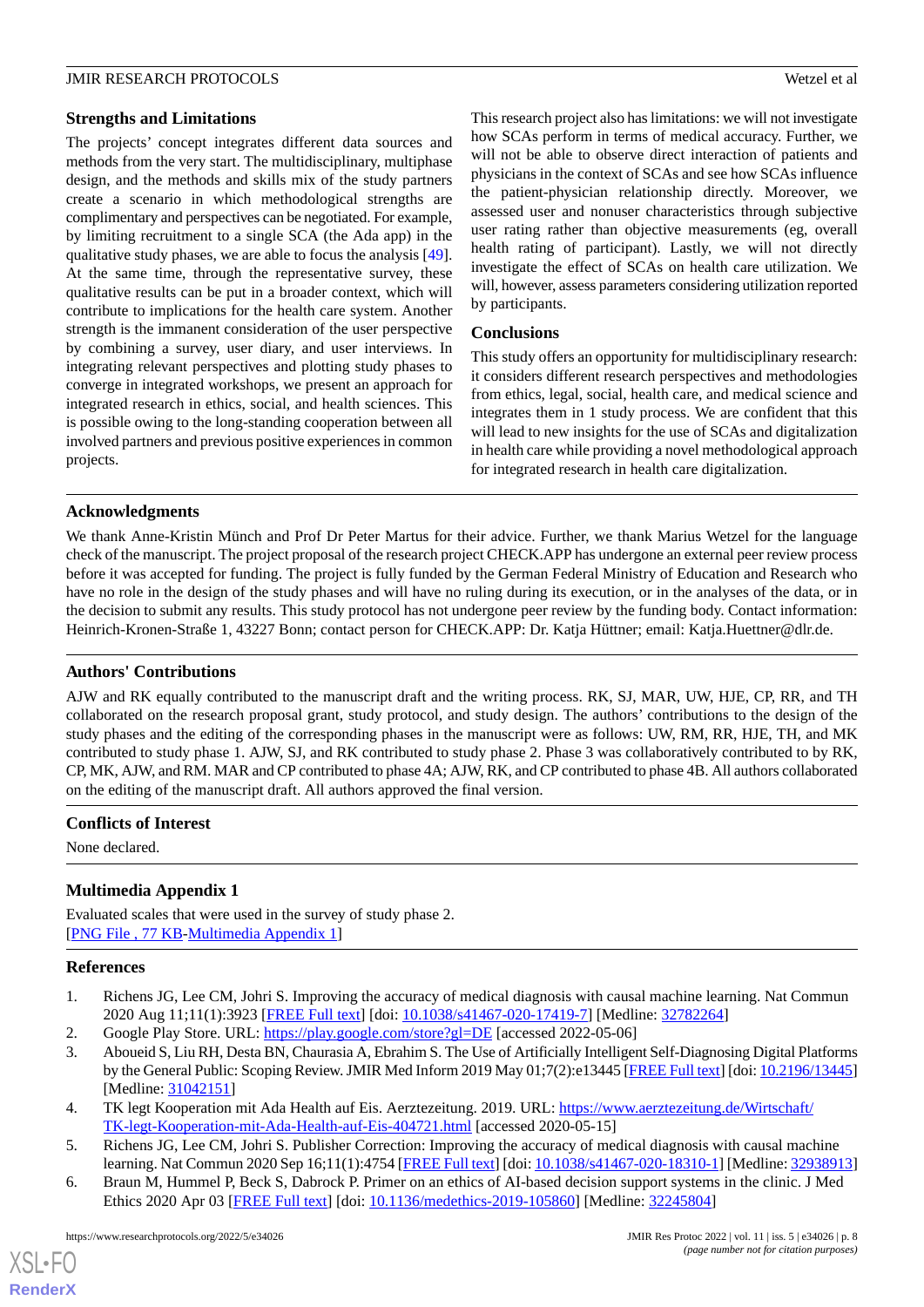- 7. Jobin A, Ienca M, Vayena E. The global landscape of AI ethics guidelines. Nat Mach Intell 2019 Sep 02;1(9):389-399. [doi: [10.1038/s42256-019-0088-2](http://dx.doi.org/10.1038/s42256-019-0088-2)]
- <span id="page-8-0"></span>8. Ienca M, Ferretti A, Hurst S, Puhan M, Lovis C, Vayena E. Considerations for ethics review of big data health research: A scoping review. PLoS One 2018;13(10):e0204937 [\[FREE Full text\]](https://dx.plos.org/10.1371/journal.pone.0204937) [doi: [10.1371/journal.pone.0204937\]](http://dx.doi.org/10.1371/journal.pone.0204937) [Medline: [30308031](http://www.ncbi.nlm.nih.gov/entrez/query.fcgi?cmd=Retrieve&db=PubMed&list_uids=30308031&dopt=Abstract)]
- <span id="page-8-2"></span><span id="page-8-1"></span>9. Australian Government - Department of Health. Regulation of software based medical devices. URL: [https://www.tga.gov.au/](https://www.tga.gov.au/regulation-software-based-medical-devices) [regulation-software-based-medical-devices](https://www.tga.gov.au/regulation-software-based-medical-devices) [accessed 2021-02-01]
- <span id="page-8-3"></span>10. U.S. Department of Health and Human Services. Policy for Device Software Functions and Mobile Medical Applications. 2019. URL: <https://www.fda.gov/media/80958/download> [accessed 2022-02-18]
- <span id="page-8-4"></span>11. European parliament and the council of the European Union. REGULATION (EU) 2017/745 OF THE EUROPEAN PARLIAMENT AND OF THE COUNCIL. Official Journal of the European Union. 2017. URL: [https://eur-lex.europa.eu/](https://eur-lex.europa.eu/legal-content/EN/TXT/PDF/?uri=CELEX:32017R0745) [legal-content/EN/TXT/PDF/?uri=CELEX:32017R0745](https://eur-lex.europa.eu/legal-content/EN/TXT/PDF/?uri=CELEX:32017R0745) [accessed 2022-02-18]
- <span id="page-8-5"></span>12. Hageman MGJS, Anderson J, Blok R, Bossen JKJ, Ring D. Internet self-diagnosis in hand surgery. Hand (NY) 2015 Sep;10(3):565-569 [[FREE Full text](http://europepmc.org/abstract/MED/26330798)] [doi: [10.1007/s11552-014-9707-x\]](http://dx.doi.org/10.1007/s11552-014-9707-x) [Medline: [26330798\]](http://www.ncbi.nlm.nih.gov/entrez/query.fcgi?cmd=Retrieve&db=PubMed&list_uids=26330798&dopt=Abstract)
- <span id="page-8-6"></span>13. Scheuer S. Warum die Corona-App auf Millionen Smartphones nicht funktioniert. Handelsblatt. URL: [https://www.](https://www.handelsblatt.com/technik/it-internet/alte-betriebssysteme-warum-die-corona-app-auf-millionen-smartphones-nicht-funktioniert/25929842.html?ticket=ST-2591858-cKGesa05dbuV5H5br12G-ap5) [handelsblatt.com/technik/it-internet/alte-betriebssysteme-warum-die-corona-app-auf-millionen-smartphones-nicht-funktioniert/](https://www.handelsblatt.com/technik/it-internet/alte-betriebssysteme-warum-die-corona-app-auf-millionen-smartphones-nicht-funktioniert/25929842.html?ticket=ST-2591858-cKGesa05dbuV5H5br12G-ap5) [25929842.html?ticket=ST-2591858-cKGesa05dbuV5H5br12G-ap5](https://www.handelsblatt.com/technik/it-internet/alte-betriebssysteme-warum-die-corona-app-auf-millionen-smartphones-nicht-funktioniert/25929842.html?ticket=ST-2591858-cKGesa05dbuV5H5br12G-ap5) [accessed 2021-04-28]
- <span id="page-8-7"></span>14. Gilbert S, Mehl A, Baluch A, Cawley C, Challiner J, Fraser H, et al. How accurate are digital symptom assessment apps for suggesting conditions and urgency advice? A clinical vignettes comparison to GPs. BMJ Open 2020 Dec 16;10(12):e040269 [\[FREE Full text](https://bmjopen.bmj.com/lookup/pmidlookup?view=long&pmid=33328258)] [doi: [10.1136/bmjopen-2020-040269\]](http://dx.doi.org/10.1136/bmjopen-2020-040269) [Medline: [33328258](http://www.ncbi.nlm.nih.gov/entrez/query.fcgi?cmd=Retrieve&db=PubMed&list_uids=33328258&dopt=Abstract)]
- <span id="page-8-8"></span>15. Aboueid S, Meyer SB, Wallace J, Chaurasia A. Latent classes associated with the intention to use a symptom checker for self-triage. PLoS One 2021;16(11):e0259547 [\[FREE Full text](https://dx.plos.org/10.1371/journal.pone.0259547)] [doi: [10.1371/journal.pone.0259547](http://dx.doi.org/10.1371/journal.pone.0259547)] [Medline: [34731217](http://www.ncbi.nlm.nih.gov/entrez/query.fcgi?cmd=Retrieve&db=PubMed&list_uids=34731217&dopt=Abstract)]
- <span id="page-8-9"></span>16. Meyer AND, Giardina TD, Spitzmueller C, Shahid U, Scott TMT, Singh H. Patient Perspectives on the Usefulness of an Artificial Intelligence-Assisted Symptom Checker: Cross-Sectional Survey Study. J Med Internet Res 2020 Jan 30;22(1):e14679 [\[FREE Full text](https://www.jmir.org/2020/1/e14679/)] [doi: [10.2196/14679\]](http://dx.doi.org/10.2196/14679) [Medline: [32012052\]](http://www.ncbi.nlm.nih.gov/entrez/query.fcgi?cmd=Retrieve&db=PubMed&list_uids=32012052&dopt=Abstract)
- <span id="page-8-11"></span><span id="page-8-10"></span>17. Marco-Ruiz L, Bønes E, de la Asunción E, Gabarron E, Aviles-Solis JC, Lee E, et al. Combining multivariate statistics and the think-aloud protocol to assess Human-Computer Interaction barriers in symptom checkers. J Biomed Inform 2017 Oct;74:104-122 [[FREE Full text](https://linkinghub.elsevier.com/retrieve/pii/S1532-0464(17)30199-5)] [doi: [10.1016/j.jbi.2017.09.002\]](http://dx.doi.org/10.1016/j.jbi.2017.09.002) [Medline: [28893671\]](http://www.ncbi.nlm.nih.gov/entrez/query.fcgi?cmd=Retrieve&db=PubMed&list_uids=28893671&dopt=Abstract)
- 18. Luger TM, Houston TK, Suls J. Older adult experience of online diagnosis: results from a scenario-based think-aloud protocol. J Med Internet Res 2014 Jan 16;16(1):e16 [[FREE Full text](https://www.jmir.org/2014/1/e16/)] [doi: [10.2196/jmir.2924](http://dx.doi.org/10.2196/jmir.2924)] [Medline: [24434479](http://www.ncbi.nlm.nih.gov/entrez/query.fcgi?cmd=Retrieve&db=PubMed&list_uids=24434479&dopt=Abstract)]
- <span id="page-8-12"></span>19. Winn AN, Somai M, Fergestrom N, Crotty BH. Association of Use of Online Symptom Checkers With Patients' Plans for Seeking Care. JAMA Netw Open 2019 Dec 02;2(12):e1918561 [\[FREE Full text](https://jamanetwork.com/journals/jamanetworkopen/fullarticle/10.1001/jamanetworkopen.2019.18561)] [doi: [10.1001/jamanetworkopen.2019.18561\]](http://dx.doi.org/10.1001/jamanetworkopen.2019.18561) [Medline: [31880791](http://www.ncbi.nlm.nih.gov/entrez/query.fcgi?cmd=Retrieve&db=PubMed&list_uids=31880791&dopt=Abstract)]
- <span id="page-8-13"></span>20. Semigran HL, Linder JA, Gidengil C, Mehrotra A. Evaluation of symptom checkers for self diagnosis and triage: audit study. BMJ 2015;351:h3480-h3489 [\[FREE Full text\]](http://www.bmj.com/cgi/pmidlookup?view=long&pmid=26157077) [Medline: [26157077](http://www.ncbi.nlm.nih.gov/entrez/query.fcgi?cmd=Retrieve&db=PubMed&list_uids=26157077&dopt=Abstract)]
- <span id="page-8-14"></span>21. Hill MG, Sim M, Mills B. The quality of diagnosis and triage advice provided by free online symptom checkers and apps in Australia. Med J Aust 2020 Jun;212(11):514-519. [doi: [10.5694/mja2.50600](http://dx.doi.org/10.5694/mja2.50600)] [Medline: [32391611\]](http://www.ncbi.nlm.nih.gov/entrez/query.fcgi?cmd=Retrieve&db=PubMed&list_uids=32391611&dopt=Abstract)
- <span id="page-8-15"></span>22. Ceney A, Tolond S, Glowinski A, Marks B, Swift S, Palser T. Accuracy of online symptom checkers and the potential impact on service utilisation. PLoS One 2021;16(7):e0254088 [[FREE Full text](https://dx.plos.org/10.1371/journal.pone.0254088)] [doi: [10.1371/journal.pone.0254088\]](http://dx.doi.org/10.1371/journal.pone.0254088) [Medline: [34265845](http://www.ncbi.nlm.nih.gov/entrez/query.fcgi?cmd=Retrieve&db=PubMed&list_uids=34265845&dopt=Abstract)]
- <span id="page-8-16"></span>23. Schmieding ML, Mörgeli R, Schmieding MAL, Feufel MA, Balzer F. Benchmarking Triage Capability of Symptom Checkers Against That of Medical Laypersons: Survey Study. J Med Internet Res 2021 Mar 10;23(3):e24475 [[FREE Full](https://www.jmir.org/2021/3/e24475/) [text](https://www.jmir.org/2021/3/e24475/)] [doi: [10.2196/24475\]](http://dx.doi.org/10.2196/24475) [Medline: [33688845\]](http://www.ncbi.nlm.nih.gov/entrez/query.fcgi?cmd=Retrieve&db=PubMed&list_uids=33688845&dopt=Abstract)
- <span id="page-8-17"></span>24. Marckmann G. Ethische Aspekte von eHealth. In: Fischer F, Krämer A, editors. eHealth in Deutschland. Berlin: Springer Verlag; 2016:83-99.
- <span id="page-8-18"></span>25. Fiske A, Buyx A, Prainsack B. The double-edged sword of digital self-care: Physician perspectives from Northern Germany. Soc Sci Med 2020 Sep;260:113174 [\[FREE Full text](https://linkinghub.elsevier.com/retrieve/pii/S0277-9536(20)30393-2)] [doi: [10.1016/j.socscimed.2020.113174\]](http://dx.doi.org/10.1016/j.socscimed.2020.113174) [Medline: [32659512\]](http://www.ncbi.nlm.nih.gov/entrez/query.fcgi?cmd=Retrieve&db=PubMed&list_uids=32659512&dopt=Abstract)
- <span id="page-8-19"></span>26. Leijten FRM, Struckmann V, van Ginneken E, Czypionka T, Kraus M, Reiss M, SELFIE consortium. The SELFIE framework for integrated care for multi-morbidity: Development and description. Health Policy 2018 Jan;122(1):12-22 [\[FREE Full](https://linkinghub.elsevier.com/retrieve/pii/S0168-8510(17)30166-5) [text](https://linkinghub.elsevier.com/retrieve/pii/S0168-8510(17)30166-5)] [doi: [10.1016/j.healthpol.2017.06.002\]](http://dx.doi.org/10.1016/j.healthpol.2017.06.002) [Medline: [28668222\]](http://www.ncbi.nlm.nih.gov/entrez/query.fcgi?cmd=Retrieve&db=PubMed&list_uids=28668222&dopt=Abstract)
- <span id="page-8-20"></span>27. O'Cathain A, Murphy E, Nicholl J. The quality of mixed methods studies in health services research. J Health Serv Res Policy 2008 Apr;13(2):92-98. [doi: [10.1258/jhsrp.2007.007074\]](http://dx.doi.org/10.1258/jhsrp.2007.007074) [Medline: [18416914\]](http://www.ncbi.nlm.nih.gov/entrez/query.fcgi?cmd=Retrieve&db=PubMed&list_uids=18416914&dopt=Abstract)
- 28. Liberati A, Altman DG, Tetzlaff J, Mulrow C, Gøtzsche PC, Ioannidis JPA, et al. The PRISMA statement for reporting systematic reviews and meta-analyses of studies that evaluate healthcare interventions: explanation and elaboration. BMJ 2009 Jul 21;339:b2700 [[FREE Full text](http://europepmc.org/abstract/MED/19622552)] [doi: [10.1136/bmj.b2700\]](http://dx.doi.org/10.1136/bmj.b2700) [Medline: [19622552](http://www.ncbi.nlm.nih.gov/entrez/query.fcgi?cmd=Retrieve&db=PubMed&list_uids=19622552&dopt=Abstract)]
- 29. Tricco AC, Lillie E, Zarin W, O'Brien KK, Colquhoun H, Levac D, et al. PRISMA Extension for Scoping Reviews (PRISMA-ScR): Checklist and Explanation. Ann Intern Med 2018 Sep 04;169(7):467. [doi: [10.7326/M18-0850](http://dx.doi.org/10.7326/M18-0850)]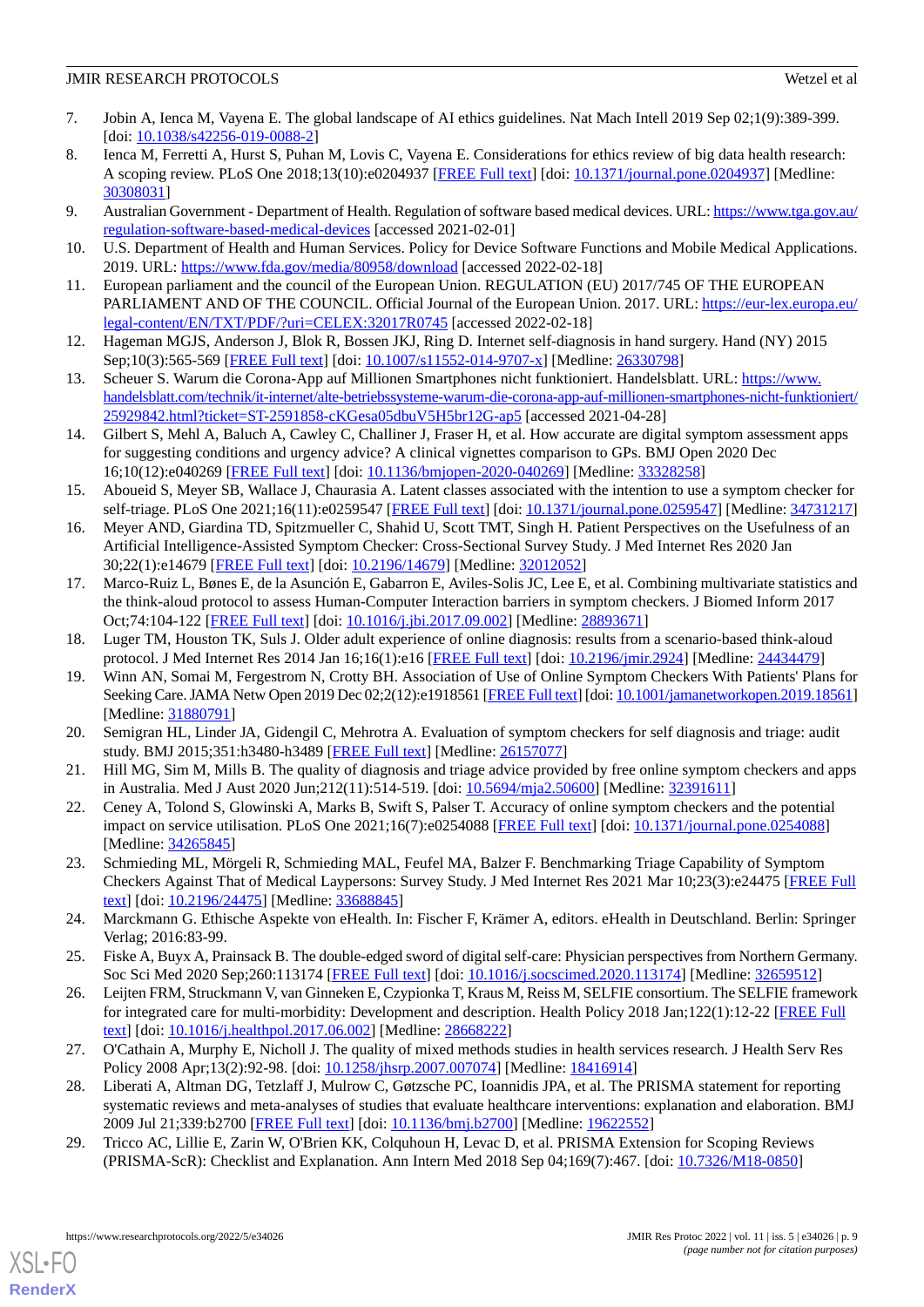- <span id="page-9-0"></span>30. von Elm E, Altman DG, Egger M, Pocock SJ, Gøtzsche PC, Vandenbroucke JP, STROBE Initiative. The Strengthening the Reporting of Observational Studies in Epidemiology (STROBE) Statement: guidelines for reporting observational studies. Int J Surg 2014 Dec;12(12):1495-1499 [\[FREE Full text\]](https://linkinghub.elsevier.com/retrieve/pii/S1743-9191(14)00212-X) [doi: [10.1016/j.ijsu.2014.07.013\]](http://dx.doi.org/10.1016/j.ijsu.2014.07.013) [Medline: [25046131](http://www.ncbi.nlm.nih.gov/entrez/query.fcgi?cmd=Retrieve&db=PubMed&list_uids=25046131&dopt=Abstract)]
- <span id="page-9-1"></span>31. O'Brien BC, Harris IB, Beckman TJ, Reed DA, Cook DA. Standards for reporting qualitative research: a synthesis of recommendations. Acad Med 2014 Sep;89(9):1245-1251 [[FREE Full text](https://journals.lww.com/24979285.pmid)] [doi: 10.1097/ACM.000000000000388] [Medline: [24979285](http://www.ncbi.nlm.nih.gov/entrez/query.fcgi?cmd=Retrieve&db=PubMed&list_uids=24979285&dopt=Abstract)]
- <span id="page-9-2"></span>32. Strech D, Synofzik M, Marckmann G. Systematic reviews of empirical bioethics. J Med Ethics 2008 Jun;34(6):472-477. [doi: [10.1136/jme.2007.021709](http://dx.doi.org/10.1136/jme.2007.021709)] [Medline: [18511623\]](http://www.ncbi.nlm.nih.gov/entrez/query.fcgi?cmd=Retrieve&db=PubMed&list_uids=18511623&dopt=Abstract)
- <span id="page-9-3"></span>33. Strech D, Sofaer N. How to write a systematic review of reasons. J Med Ethics 2012 Feb;38(2):121-126 [[FREE Full text](http://jme.bmj.com/lookup/pmidlookup?view=long&pmid=22080465)] [doi: [10.1136/medethics-2011-100096](http://dx.doi.org/10.1136/medethics-2011-100096)] [Medline: [22080465](http://www.ncbi.nlm.nih.gov/entrez/query.fcgi?cmd=Retrieve&db=PubMed&list_uids=22080465&dopt=Abstract)]
- <span id="page-9-4"></span>34. Mertz M, Kahrass H, Strech D. Current state of ethics literature synthesis: a systematic review of reviews. BMC Med 2016 Oct 03;14(1):152 [[FREE Full text\]](https://bmcmedicine.biomedcentral.com/articles/10.1186/s12916-016-0688-1) [doi: [10.1186/s12916-016-0688-1](http://dx.doi.org/10.1186/s12916-016-0688-1)] [Medline: [27716264](http://www.ncbi.nlm.nih.gov/entrez/query.fcgi?cmd=Retrieve&db=PubMed&list_uids=27716264&dopt=Abstract)]
- <span id="page-9-5"></span>35. Kuckartz U. Qualitative text analysis. Thousand Oaks, California: SAGE Publications Ltd; 2013.
- <span id="page-9-6"></span>36. Bol N, Helberger N, Weert JCM. Differences in mobile health app use: A source of new digital inequalities? The Information Society 2018 Apr 26;34(3):183-193. [doi: [10.1080/01972243.2018.1438550\]](http://dx.doi.org/10.1080/01972243.2018.1438550)
- <span id="page-9-7"></span>37. Carvalho LF, Sette CP, Ferrari BL. Problematic smartphone use relationship with pathological personality traits: Systematic review and meta-analysis. Cyberpsychology: Journal of Psychosocial Research on Cyberspace 2018 Dec 31;12(3):1-20. [doi: [10.5817/cp2018-3-5](http://dx.doi.org/10.5817/cp2018-3-5)]
- <span id="page-9-8"></span>38. Svendsen GB, Johnsen JK, Almås-Sørensen L, Vittersø J. Personality and technology acceptance: the influence of personality factors on the core constructs of the Technology Acceptance Model. Behaviour & Information Technology 2013 Apr;32(4):323-334. [doi: [10.1080/0144929X.2011.553740\]](http://dx.doi.org/10.1080/0144929X.2011.553740)
- <span id="page-9-9"></span>39. Loos A. Cyberchondria: Too Much Information for the Health Anxious Patient? Journal of Consumer Health On the Internet 2013 Oct;17(4):439-445. [doi: [10.1080/15398285.2013.833452\]](http://dx.doi.org/10.1080/15398285.2013.833452)
- <span id="page-9-10"></span>40. Balapour A, Reychav I, Sabherwal R, Azuri J. Mobile technology identity and self-efficacy: Implications for the adoption of clinically supported mobile health apps. International Journal of Information Management 2019 Dec;49:58-68. [doi: [10.1016/j.ijinfomgt.2019.03.005\]](http://dx.doi.org/10.1016/j.ijinfomgt.2019.03.005)
- <span id="page-9-11"></span>41. Zhang X, Han X, Dang Y, Meng F, Guo X, Lin J. User acceptance of mobile health services from users' perspectives: The role of self-efficacy and response-efficacy in technology acceptance. Inform Health Soc Care 2017 Mar;42(2):194-206. [doi: [10.1080/17538157.2016.1200053](http://dx.doi.org/10.1080/17538157.2016.1200053)] [Medline: [27564428\]](http://www.ncbi.nlm.nih.gov/entrez/query.fcgi?cmd=Retrieve&db=PubMed&list_uids=27564428&dopt=Abstract)
- <span id="page-9-13"></span><span id="page-9-12"></span>42. Nikoloudakis IA, Crutzen R, Rebar AL, Vandelanotte C, Quester P, Dry M, et al. Can you elaborate on that? Addressing participants' need for cognition in computer-tailored health behavior interventions. Health Psychol Rev 2018 Dec;12(4):437-452. [doi: [10.1080/17437199.2018.1525571\]](http://dx.doi.org/10.1080/17437199.2018.1525571) [Medline: [30221580\]](http://www.ncbi.nlm.nih.gov/entrez/query.fcgi?cmd=Retrieve&db=PubMed&list_uids=30221580&dopt=Abstract)
- <span id="page-9-14"></span>43. Kruse J, Schmieder C. Qualitative Interviewforschung: ein integrativer Ansatz. Weinheim: Beltz Juventa; 2014.
- <span id="page-9-15"></span>44. Scholl I, Hölzel L, Härter M, Dierks M, Bitzer E, Kriston L. Fragebogen zur Zufriedenheit in der ambulanten Versorgung – Schwerpunkt Patientenbeteiligung (ZAPA). Klinische Diagnostik und Evaluation 2011:50-62. [Medline: [1864-6050](http://www.ncbi.nlm.nih.gov/entrez/query.fcgi?cmd=Retrieve&db=PubMed&list_uids=1864-6050&dopt=Abstract)]
- <span id="page-9-16"></span>45. Beierlein C, Kovaleva A, László Z, Kemper C, Rammstedt B. Kurzskala zur Erfassung der Allgemeinen Lebenszufriedenheit (L-1). Zusammenstellung sozialwissenschaftlicher Items und Skalen (ZIS) 2015. [doi: [10.6102/zis229\]](http://dx.doi.org/10.6102/zis229)
- <span id="page-9-17"></span>46. Davis FD. Perceived Usefulness, Perceived Ease of Use, and User Acceptance of Information Technology. MIS Quarterly 1989 Sep;13(3):319. [doi: [10.2307/249008\]](http://dx.doi.org/10.2307/249008)
- <span id="page-9-18"></span>47. Rahimi B, Nadri H, Lotfnezhad Afshar H, Timpka T. A Systematic Review of the Technology Acceptance Model in Health Informatics. Appl Clin Inform 2018 Jul;9(3):604-634 [[FREE Full text](http://europepmc.org/abstract/MED/30112741)] [doi: [10.1055/s-0038-1668091\]](http://dx.doi.org/10.1055/s-0038-1668091) [Medline: [30112741\]](http://www.ncbi.nlm.nih.gov/entrez/query.fcgi?cmd=Retrieve&db=PubMed&list_uids=30112741&dopt=Abstract)
- <span id="page-9-20"></span><span id="page-9-19"></span>48. Chen H, Cohen P, Chen S. How Big is a Big Odds Ratio? Interpreting the Magnitudes of Odds Ratios in Epidemiological Studies. Communications in Statistics - Simulation and Computation 2010 Mar 31;39(4):860-864. [doi: [10.1080/03610911003650383\]](http://dx.doi.org/10.1080/03610911003650383)
- <span id="page-9-22"></span><span id="page-9-21"></span>49. Malterud K, Siersma VD, Guassora AD. Sample Size in Qualitative Interview Studies: Guided by Information Power. Qual Health Res 2016 Nov;26(13):1753-1760. [doi: [10.1177/1049732315617444\]](http://dx.doi.org/10.1177/1049732315617444) [Medline: [26613970\]](http://www.ncbi.nlm.nih.gov/entrez/query.fcgi?cmd=Retrieve&db=PubMed&list_uids=26613970&dopt=Abstract)
- <span id="page-9-23"></span>50. Bruner J. Acts of Meaning. Cambridge, Massachusetts: Harvard University Press; 1990.
- 51. MAXQDA 2022: The Game Changer. MAXQDA. URL:<https://www.maxqda.de/> [accessed 2022-05-06]
- <span id="page-9-24"></span>52. Microsoft. URL:<https://www.microsoft.com/> [accessed 2022-05-06]
- <span id="page-9-25"></span>53. Demerouti E, Bakker AB, Nachreiner F, Schaufeli WB. The job demands-resources model of burnout. J Appl Psychol 2001 Jun;86(3):499-512. [Medline: [11419809\]](http://www.ncbi.nlm.nih.gov/entrez/query.fcgi?cmd=Retrieve&db=PubMed&list_uids=11419809&dopt=Abstract)
- 54. Beck D, Lenhardt U. Consideration of psychosocial factors in workplace risk assessments: findings from a company survey in Germany. Int Arch Occup Environ Health 2019 Apr;92(3):435-451 [\[FREE Full text](http://europepmc.org/abstract/MED/30756179)] [doi: [10.1007/s00420-019-01416-5](http://dx.doi.org/10.1007/s00420-019-01416-5)] [Medline: [30756179](http://www.ncbi.nlm.nih.gov/entrez/query.fcgi?cmd=Retrieve&db=PubMed&list_uids=30756179&dopt=Abstract)]
- 55. Helfferich C. Die Qualität qualitativer Daten. In: Wiesbaden ISBN. Wiesbaden: Springer VS Verlag für Sozialwissenschaften; 2011.
- 56. Braun V, Clarke V. What can "thematic analysis" offer health and wellbeing researchers? Int J Qual Stud Health Well-being 2014;9:26152 [[FREE Full text](http://europepmc.org/abstract/MED/25326092)] [doi: [10.3402/qhw.v9.26152](http://dx.doi.org/10.3402/qhw.v9.26152)] [Medline: [25326092](http://www.ncbi.nlm.nih.gov/entrez/query.fcgi?cmd=Retrieve&db=PubMed&list_uids=25326092&dopt=Abstract)]